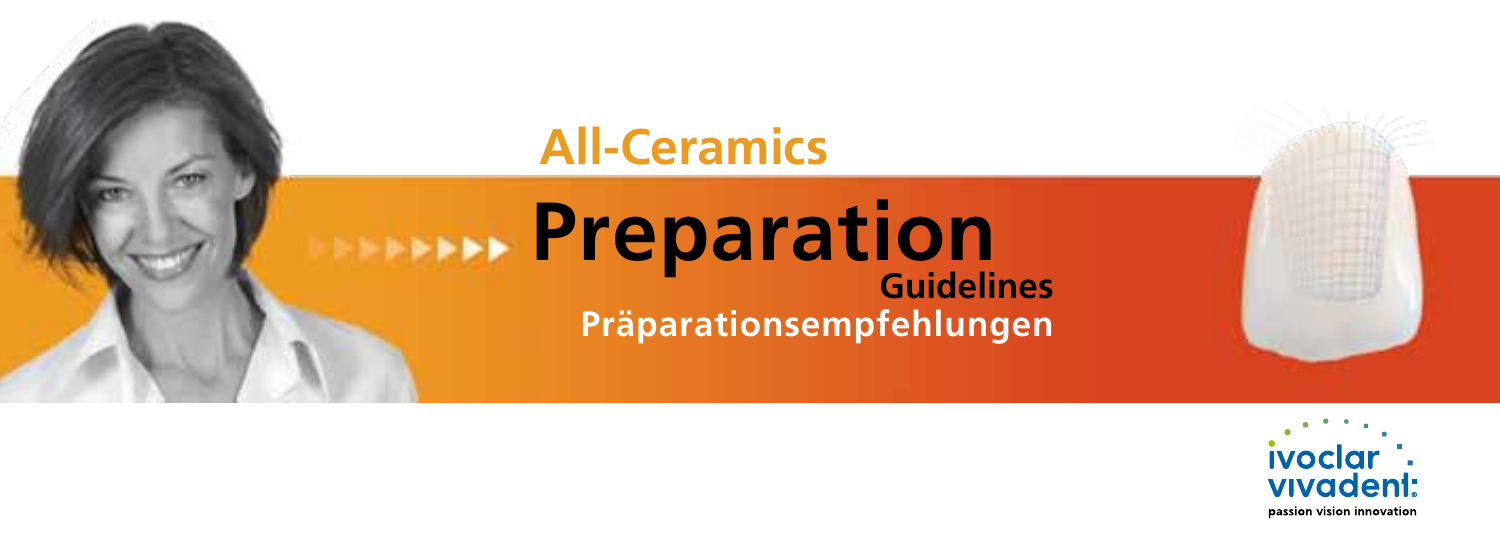

Preparations as well as the images are by courtesy of Prof. Dr D Edelhoff/Germany

Die Präparationen sowie das Bildmaterial wurden freundlicherweise von Prof. Dr. D. Edelhoff/Deutschland zur Verfügung gestellt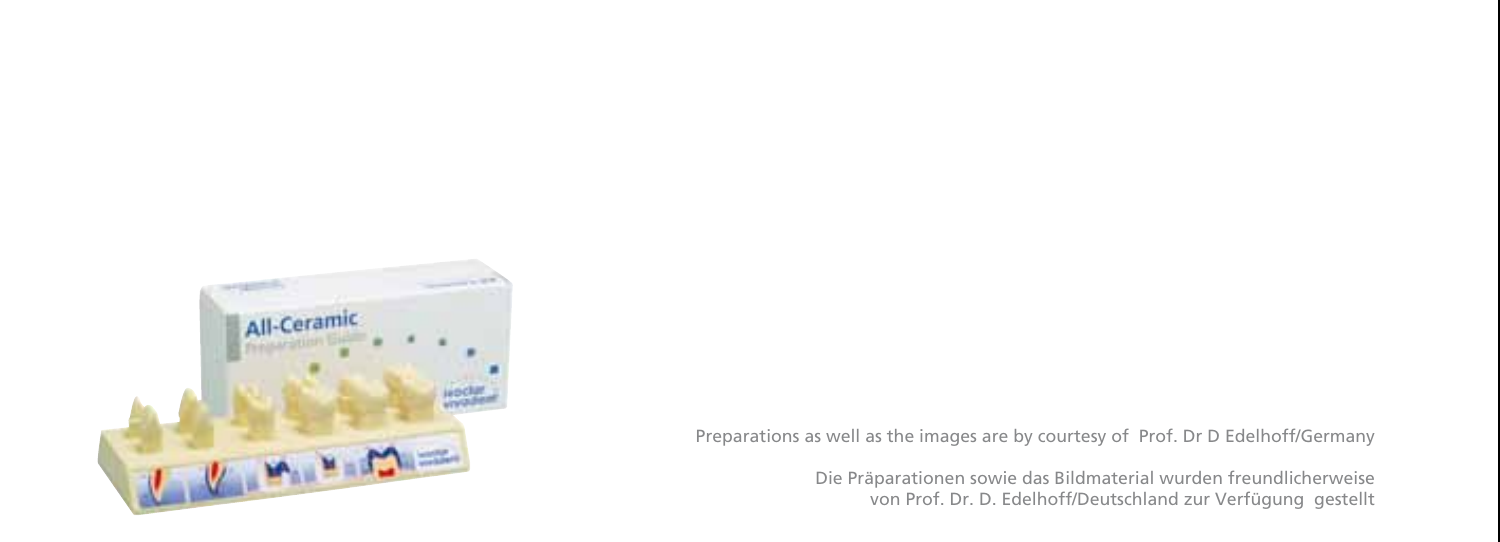How do you achieve the perfect preparation design for all-ceramic restorations?

These guidelines on the preparation of teeth to be restored with either IPS e.max or IPS Empress all-ceramic material provide complementary information to that contained in the All-Ceramic Preparation Guide, Edition II.

*Wie gelangt man zur perfekten Vollkeramik-Präparation?*

*Dieser Leitfaden gibt ergänzend zum Präparationsmodell Edition II Hinweise zur Präparation für Vollkeramik-Restaurationen aus IPS e.max oder IPS Empress.*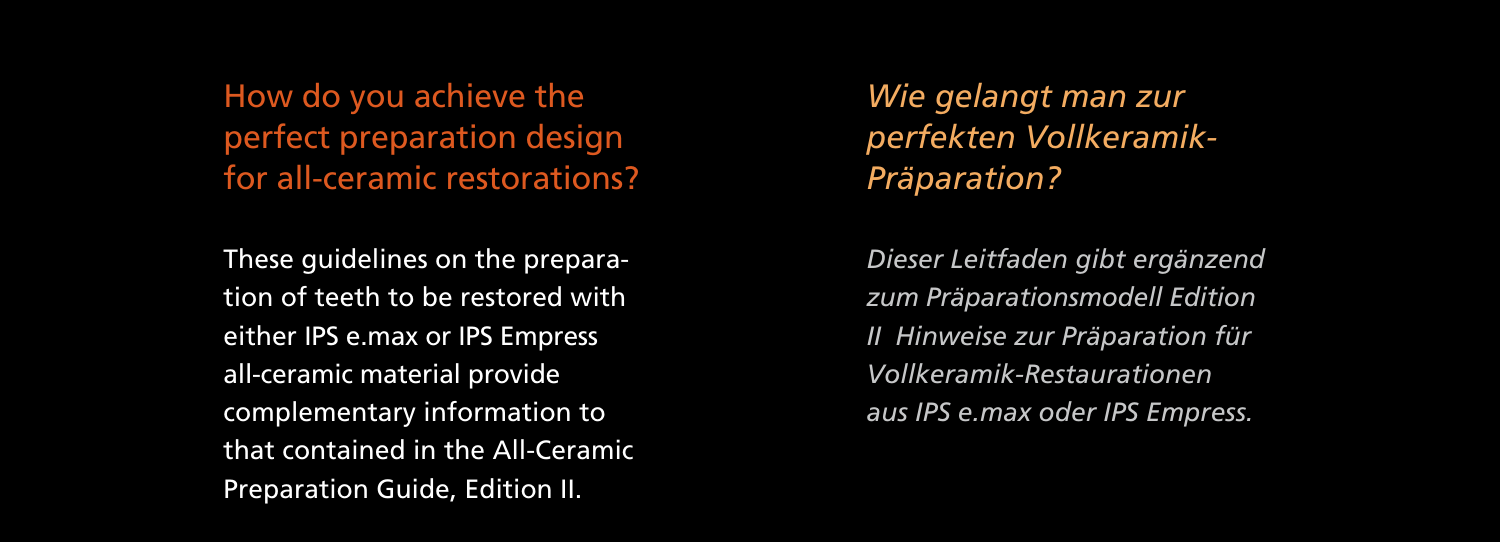



**Pre-operative situation**

#### **Incisal orientation grooves**

#### **Marginal orientation groove**

Ausgangssituation

Inzisale Orientierungsrillen

Marginale Orientierungsrille

**Central and incisal orientation grooves**

Mittlere und inzisale Orientierungsrillen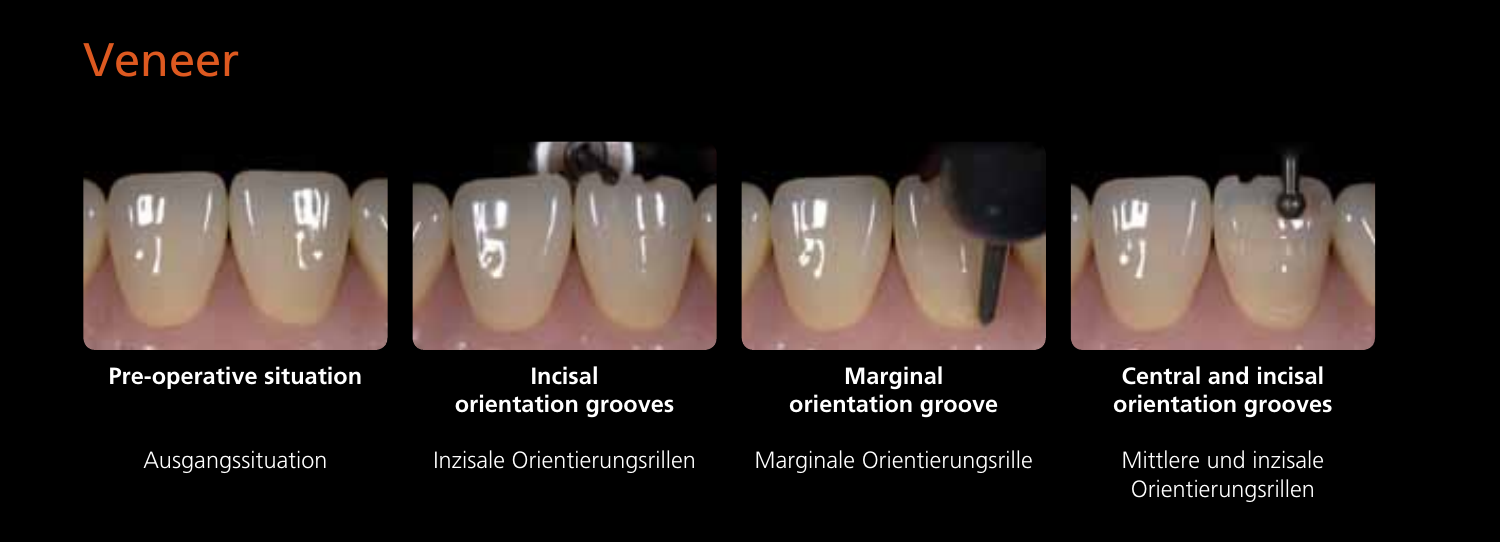





**Facial preparation involving 3 levels**

Faziale Präparation in 3 Ebenen

#### **Initial proximal separation**

Initiale approximale Separation

#### **Final proximal preparation**

Definitive approximale Präparation

**Finishing and smoothing of the preparation**

> Finieren und Glätten der Präparation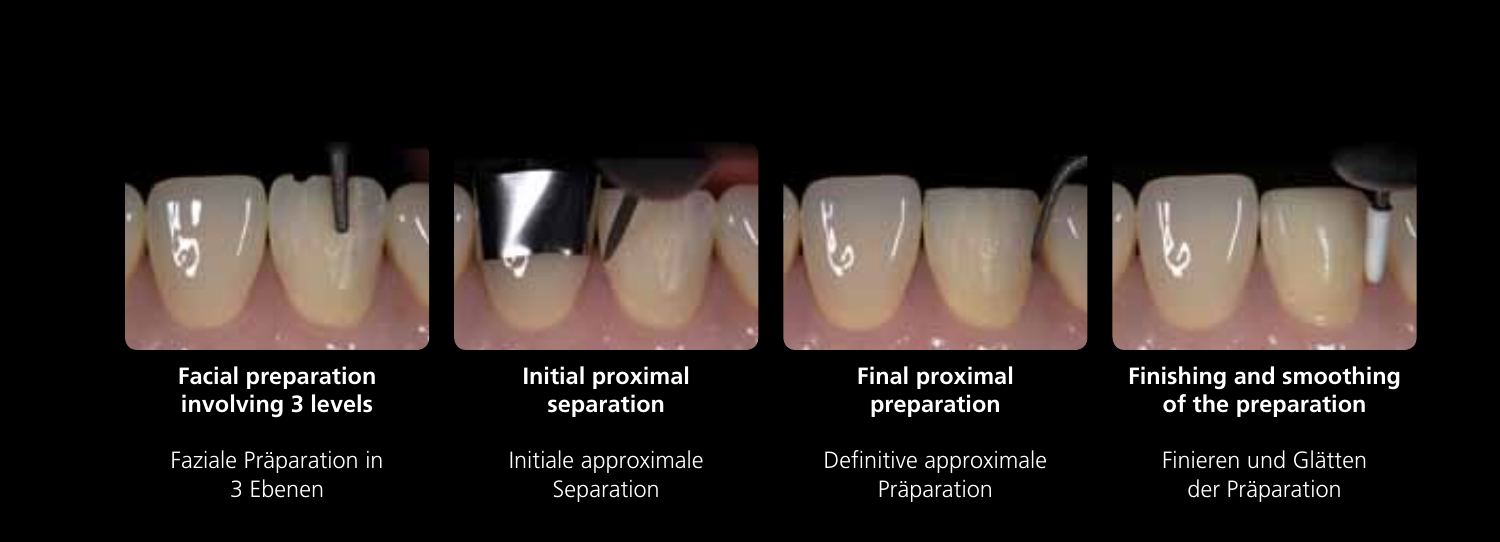## Anterior crown | *Frontzahnkrone*



**Pre-operative situation**

#### **Incisal orientation grooves**

**Facial and oral aspect: marginal orientation groove**

**Facial aspect: central and incisal orientation grooves**

Ausgangssituation

Inzisale Orientierungsrillen

Fazial und oral: marginale Orientierungsrille Fazial: mittlere und inzisale Orientierungsrillen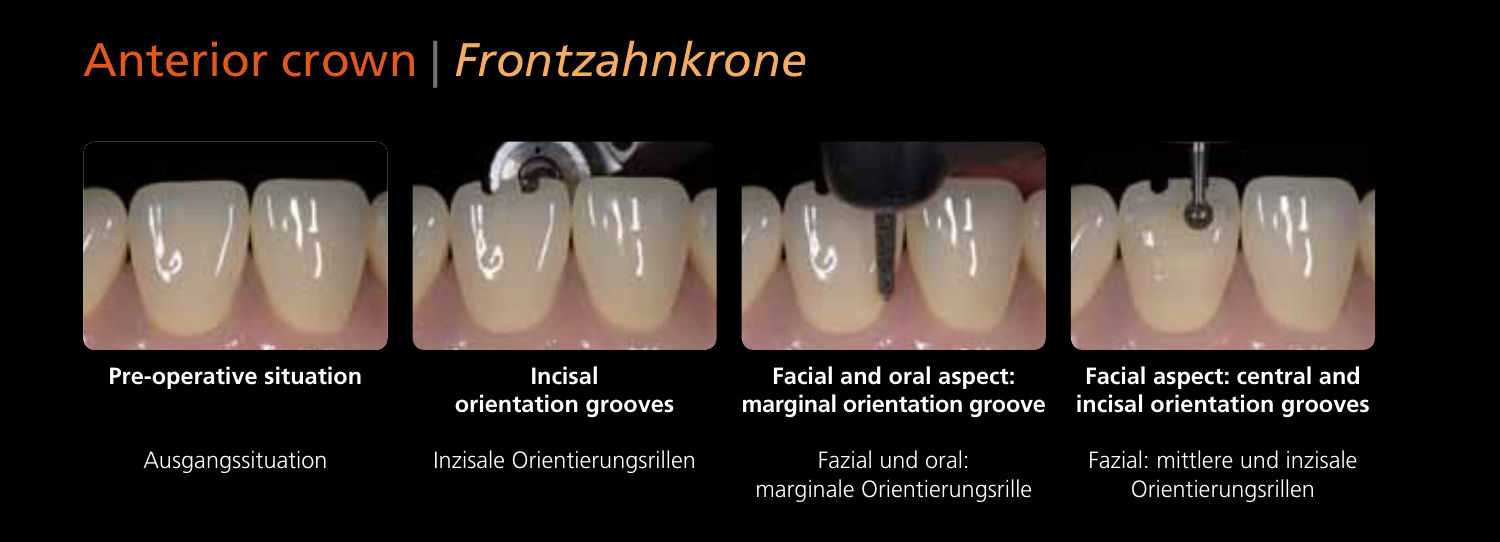

**Facial preparation involving 3 levels; oral concavity**

Faziale Präparation in 3 Ebenen: oral Konkavität **Proximal separation**

Approximale Separation

#### **Cut-back of the incisal edge**

Inzisales Einkürzen der Zahnlänge

**Finishing and smoothing of the preparation**

> Finieren und Glätten der Präparation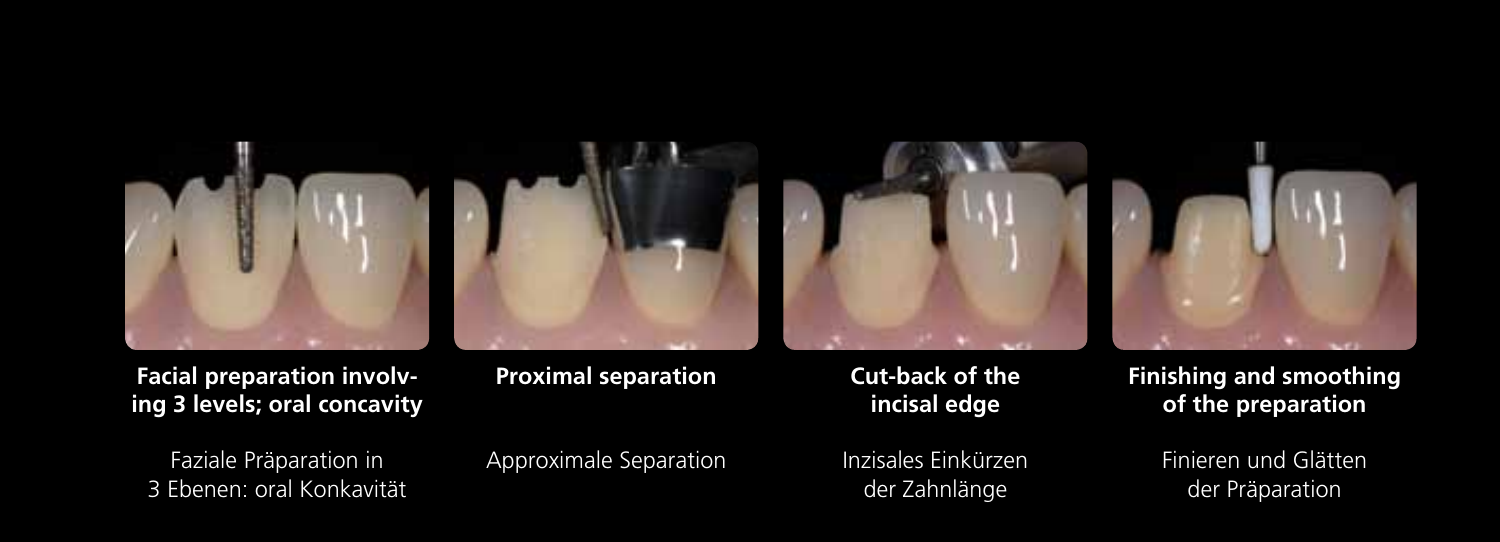## Partial crown | *Teilkrone*









**Pre-operative situation**

**Cavity preparation, occlusal orientation grooves**

#### Ausgangssituation

Eröffnung der Kavität, okklusale Orientierungsrillen

#### **Occlusal and oral reduction of the cusp**

Okklusaler und oraler Abtrag des Höckers

#### **Creation of a circular preparation margin**

Anlegen des zirkulären Präparationsrandes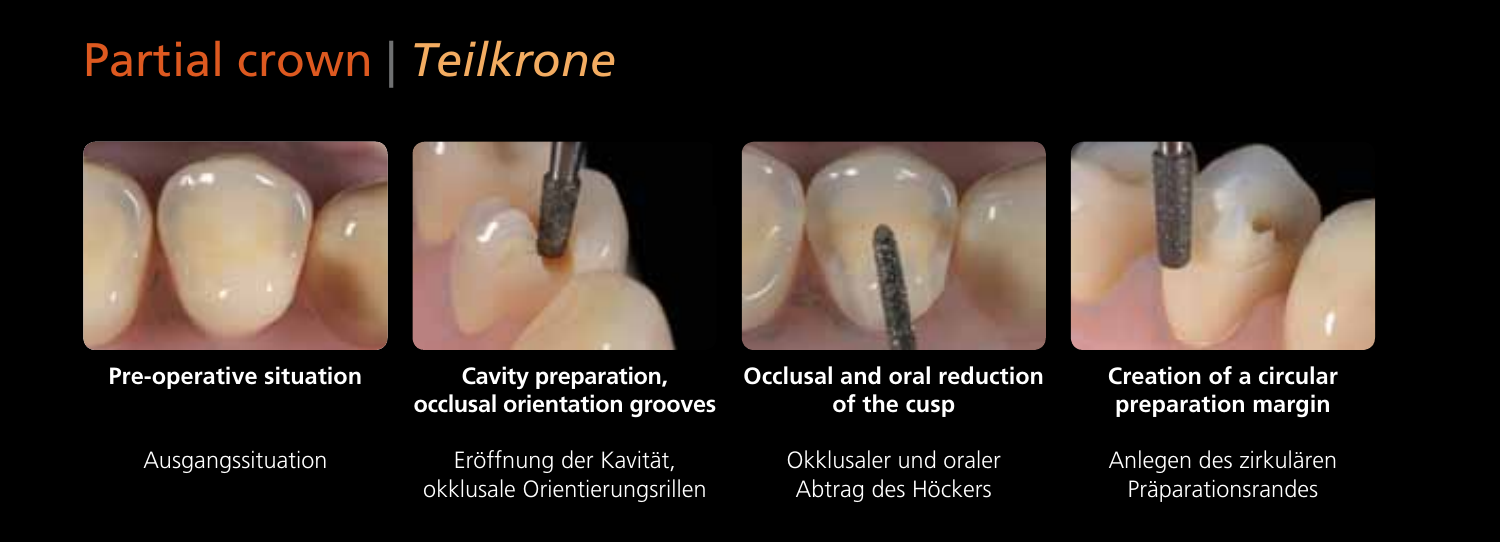







**Smoothing of the cusp**

#### **Proximal preparation**

### **Proximal preparation**

#### **Finished and smoothed preparation**

Höcker glätten

Approximale Präparation

Approximale Präparation

Finierte und geglättete Präparation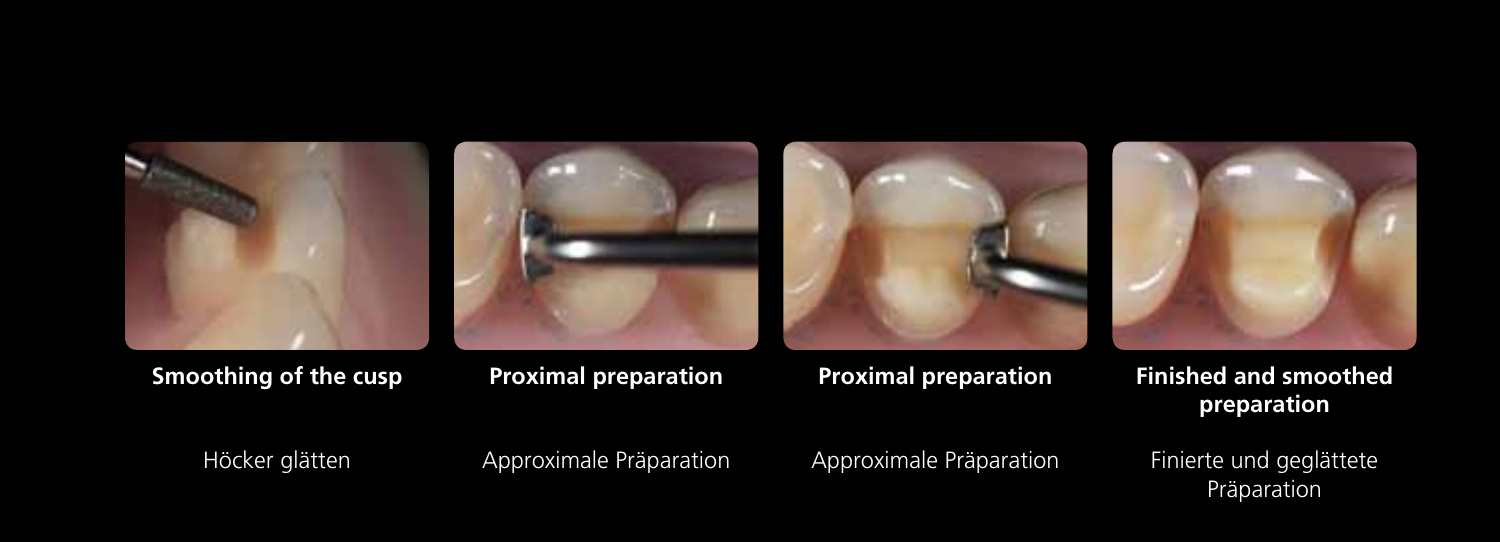



#### **Pre-operative situation**

#### **Preparation of the cavity**

### **Prepared cavity**

### **Proximal extension**



Eröffnung der Kavität

Kavität eröffnet

Approximale Erweiterung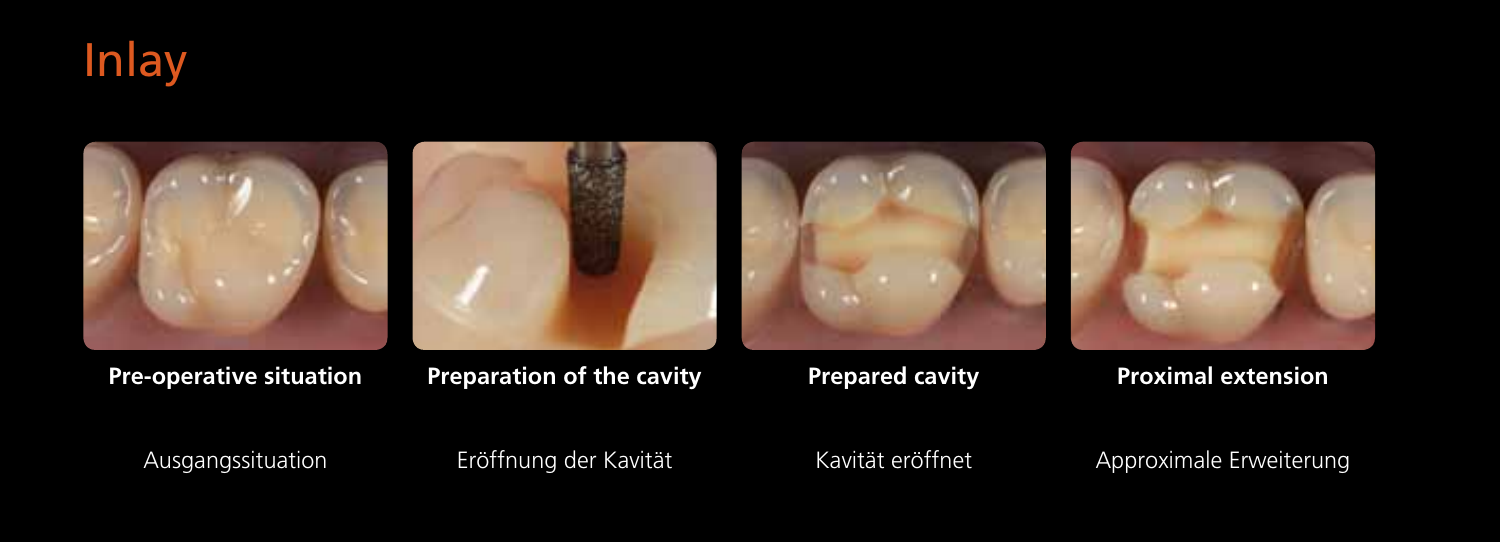







**Preparation of the proximal box** 

Approximal: Präparation Kasten

**Preparation of the proximal box** 

Approximal: Präparation Kasten **Smoothing of the cavity and the proximal boxes**

Glätten der Kavität und approximalen Kästen

**Preparation after finishing and smoothing**

> Finierte und geglättete Präparation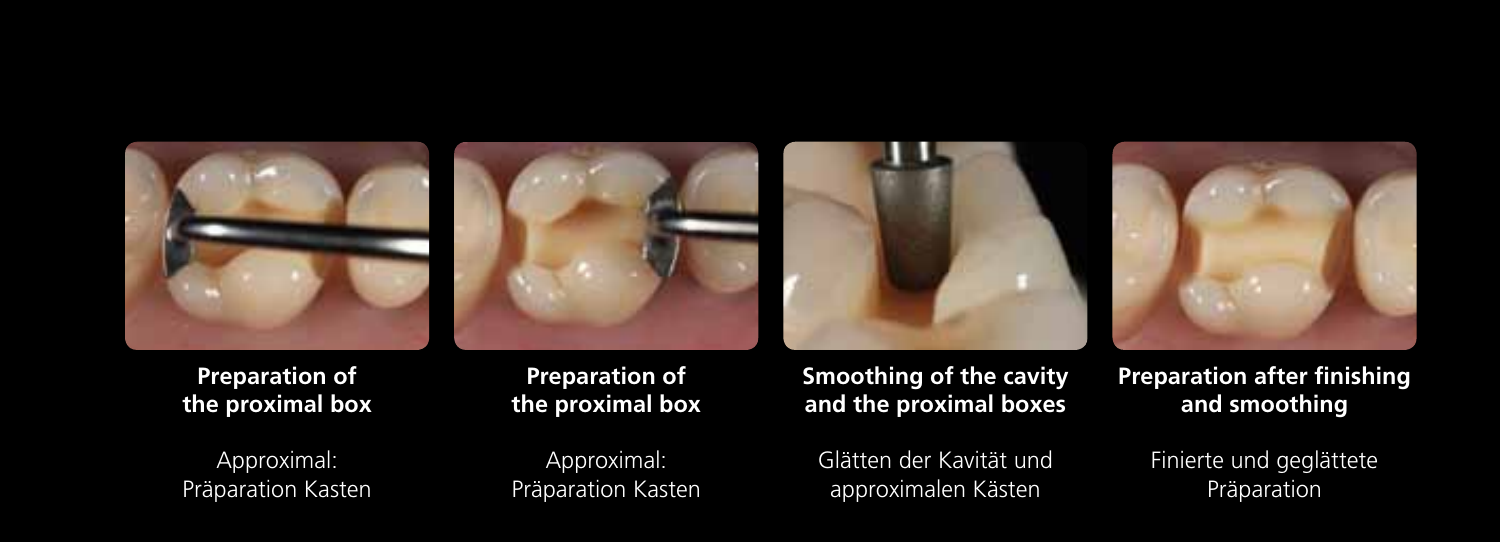### Posterior crown | *Seitenzahnkrone*









**Pre-operative situation**

#### **Opening of the central fissure**

Ausgangssituation

Zentralfissur eröffnen

#### **Occlusal orientation grooves**

**Okklusale** Orientierungsrillen **Vestibular preparation**

Vestibuläre Präparation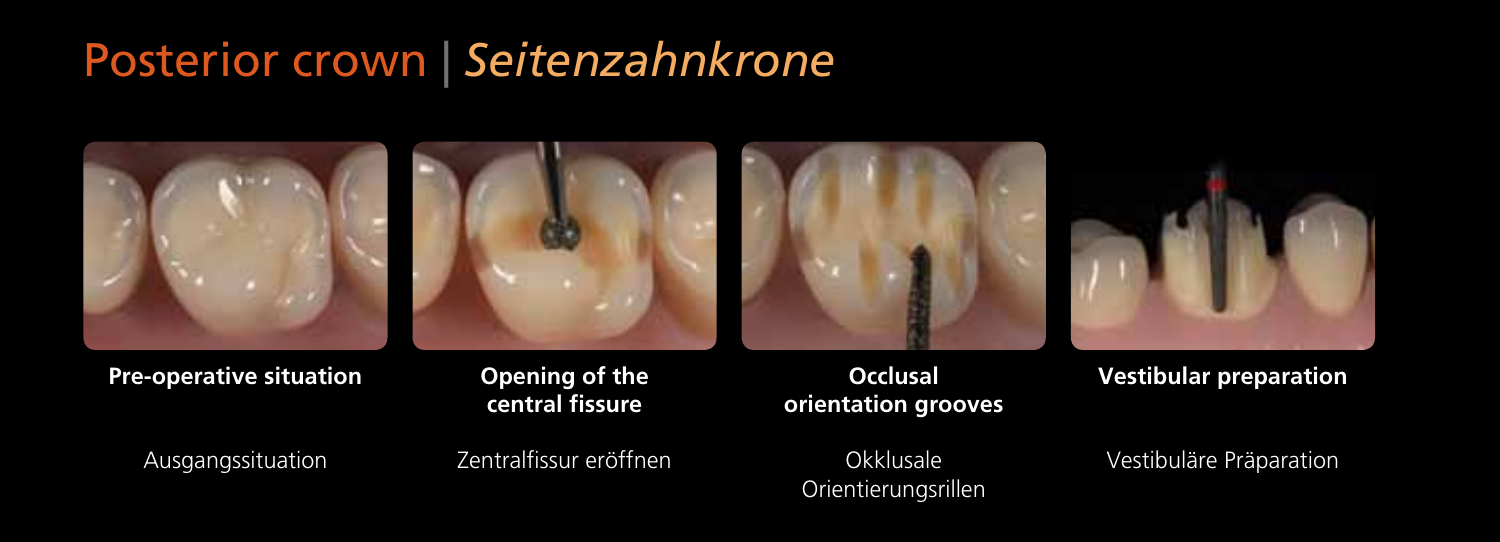







**Marginal preparation** 

#### **Proximal preparation**

#### **Occlusal preparation**

#### **Finishing and smoothing of the preparation**

Marginale Präparation

Approximale Präparation

Okklusale Präparation

Finieren und Glätten der Präparation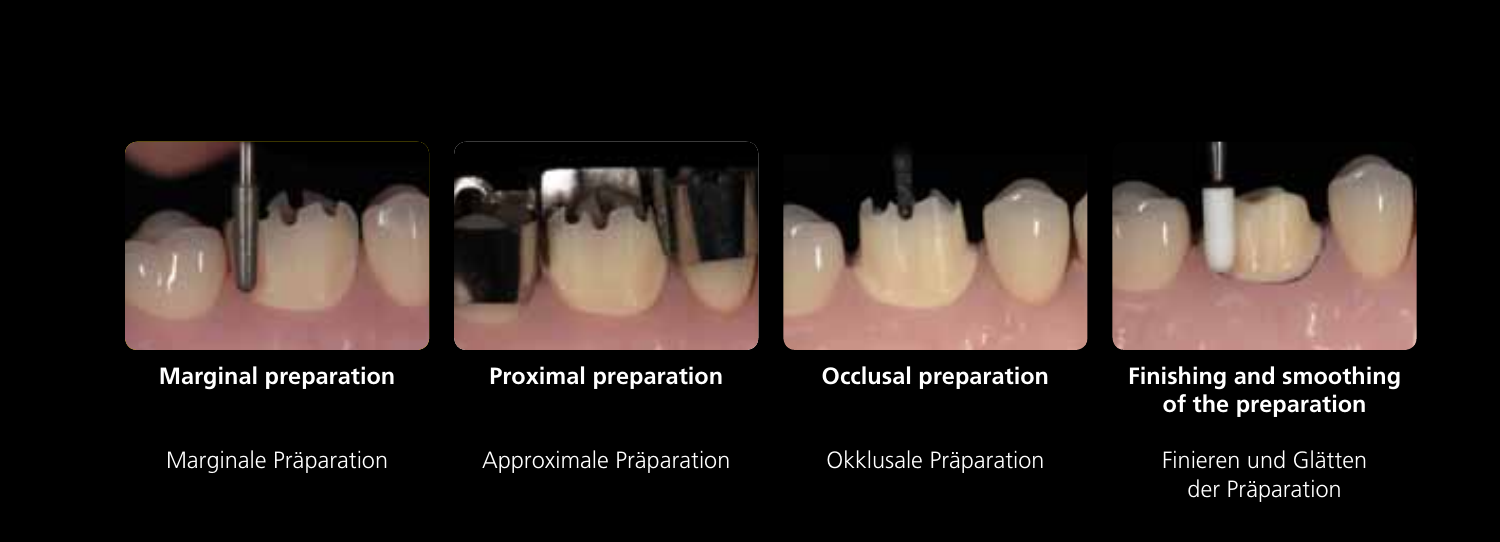### Table Top (occlusal veneer) | *Table Top (okklusales Veneer)*







Ausgangssituation

**Orientierungsrille** Zentralfissur

#### **Orientation grooves on the cusps**

Orientierungsrillen auf den Höckern

**Reduction of the occlusal surface**

Einkürzen der Okklusalfläche



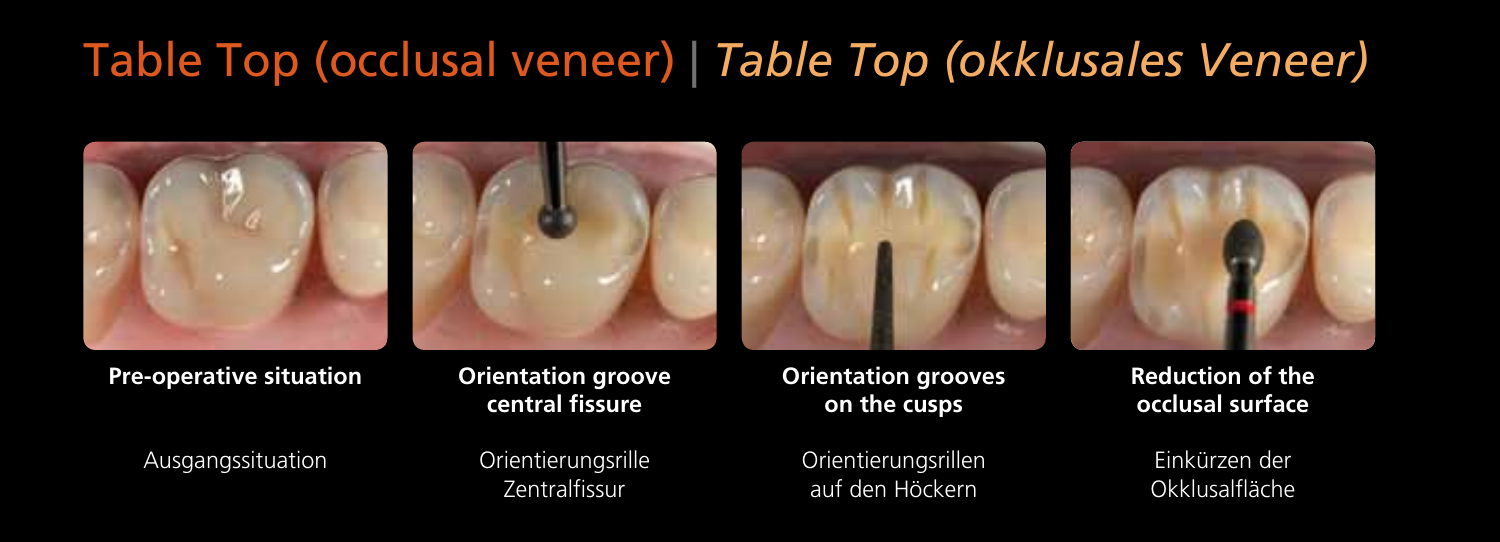







**Creation of a circular preparation margin**

Anlegen des zirkulären Präparationsrandes

**Proximal preparation** 

Approximale Präparation

#### **Finishing of the preparation**

Finieren der Präparation

**Smoothing of the preparation**

Glätten der Präparation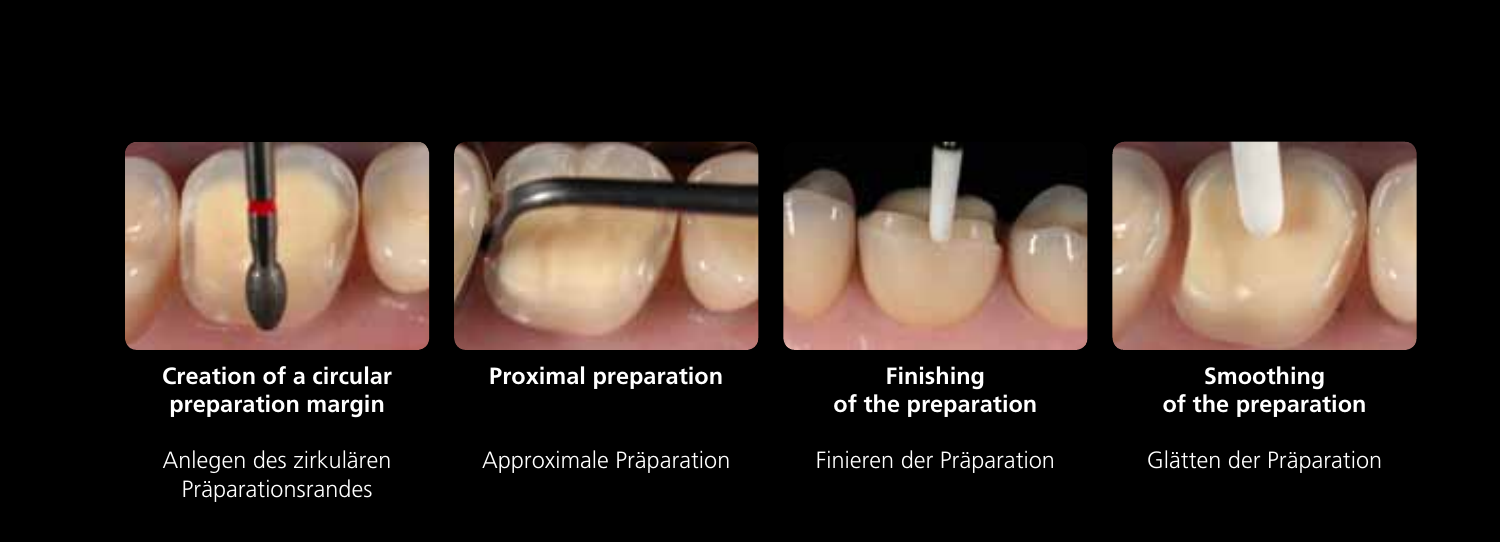# Die shade selection | *Stumpffarbwahl*



Following cavity preparation, the shade of the prepared tooth is determined with the IPS Natural Die Material shade guide. This enables the correct materials (as regards shade, opacity and translucency) to be chosen for the all-ceramic restoration and the correct shade and brightness value to be selected.

Nach der Präparation wird mit dem IPS Natural Die Material-Farbschlüssel die Stumpffarbe ermittelt. Dies ermöglicht die Auswahl des geeigneten Materials (bez. Farbe, Opazität und Transluzenz) und folglich die korrekte Farb- und Helligkeitseinstellung der vollkeramischen Restauration.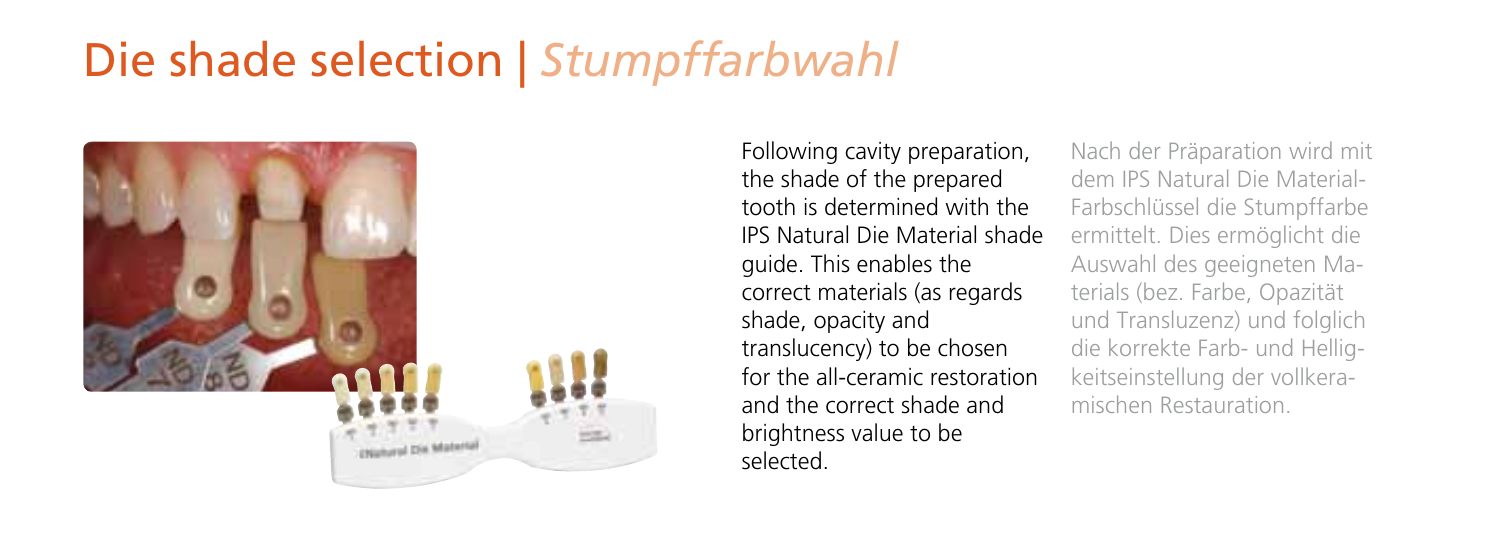